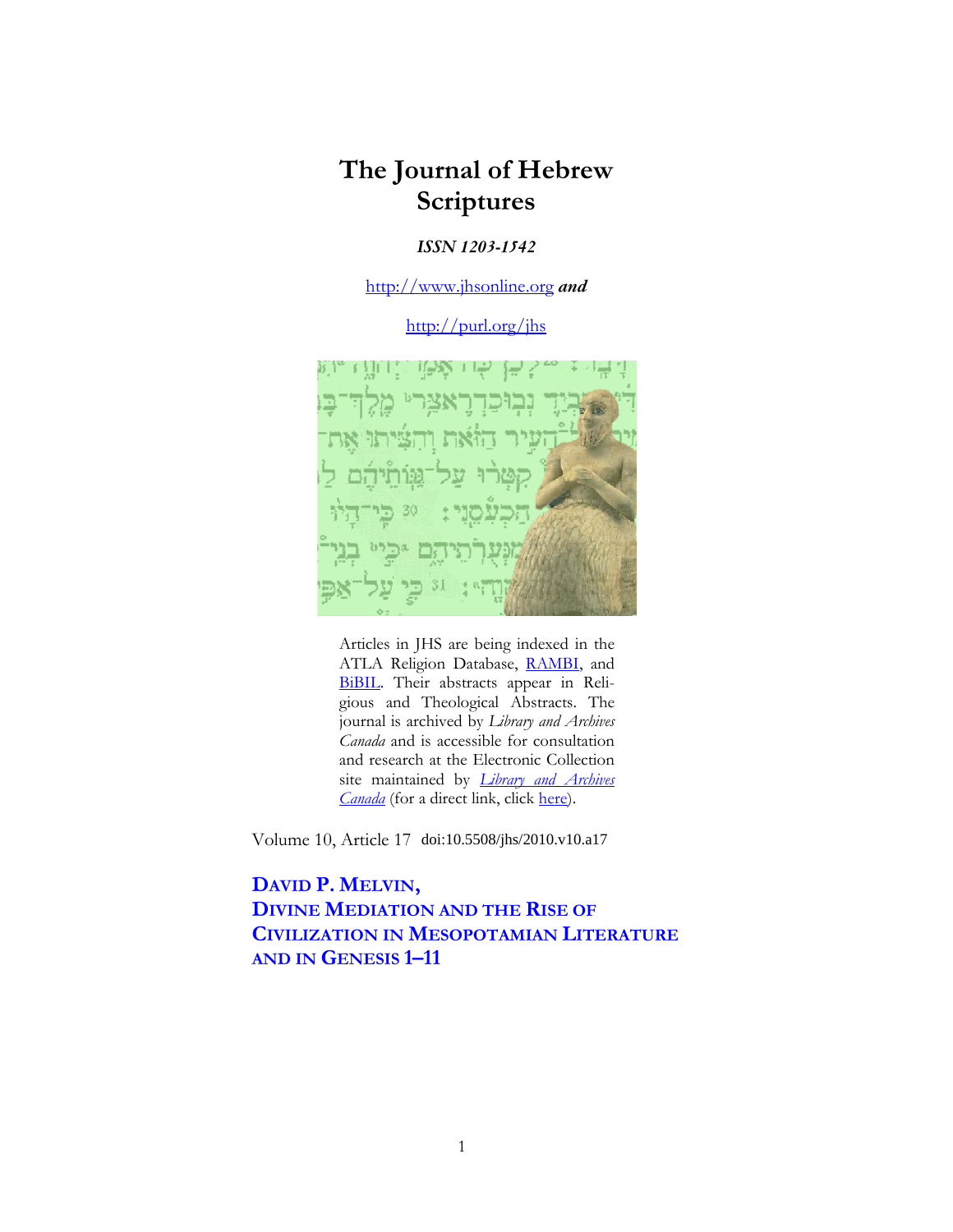## **DIVINE MEDIATION AND THE RISE OF CIVILIZATION IN MESOPOTAMIAN LITERATURE AND IN GENESIS 1–11**

## DAVID P. MELVIN BAYLOR UNIVERSITY

#### **INTRODUCTION**

 $\overline{a}$ 

In the study of Genesis 1–11, it is common for scholars to make comparisons between the biblical material and ancient Near Eastern myths. The discovery of large numbers of texts from Mesopotamia and Ugarit during the nineteenth and twentieth centuries created a veritable deluge of comparative studies of the primeval history. While the observation of the many continuities between Genesis 1–11 and Mesopotamian myths has contributed greatly to our understanding of this portion of the biblical text, it is also important to note the *discontinuities* between the biblical and extrabiblical material. One such discontinuity relates to the origin of human civilization. In Mesopotamian myths, civilization arises via the intervention of gods or other divine beings. It is portrayed variously as a gift bestowed directly upon humanity, an institution preceding the creation of humanity (via the creation of patron deities of various technologies), or the bestowal of knowledge upon humans by gods, sometimes through intermediary beings.

In Genesis 1–11, on the other hand, there are no divine me-diators,<sup>[1](#page-1-0)</sup> and there does not appear to be any divine assistance in the rise of civilization. Rather, civilization is the product of human endeavor. In Gen 4:17–22, humans discover or invent various aspects of civilized life: city-building, animal husbandry, music, and metallurgy. The human source of city-building is further underscored in Genesis 10–11 with the construction of cities by Nimrod

<span id="page-1-0"></span><sup>&</sup>lt;sup>1</sup> Late Second Temple period expansions of the tradition preserved in Gen 6:1–4, such as *1 En.* 6–11 and *Jub.* 4:15, 21–23; 8:1–4, do include angelic revelation of secret knowledge which contributes to human civilization. Although a few scholars, most notably J. T. Milik and Margaret Barker, have argued that these works preserve elements of an earlier, more extensive tradition which Gen 6:1–4 has abridged, their proposals have not met with much acceptance. See J. T. Milik, *The Books of Enoch: Aramaic Fragments of Qumran Cave 4* (Oxford: Clarendon, 1976), 30-32; Margaret Barker, *The Older Testament: The Survival of Themes from the Ancient Royal Cult in Sectarian Judaism and Early Christianity* (London: SPCK, 1987), 18–19; see especially the review of Barker by Nickelsburg in *JBL* 109 (1990), 335–37. See below for a further discussion of this possibility.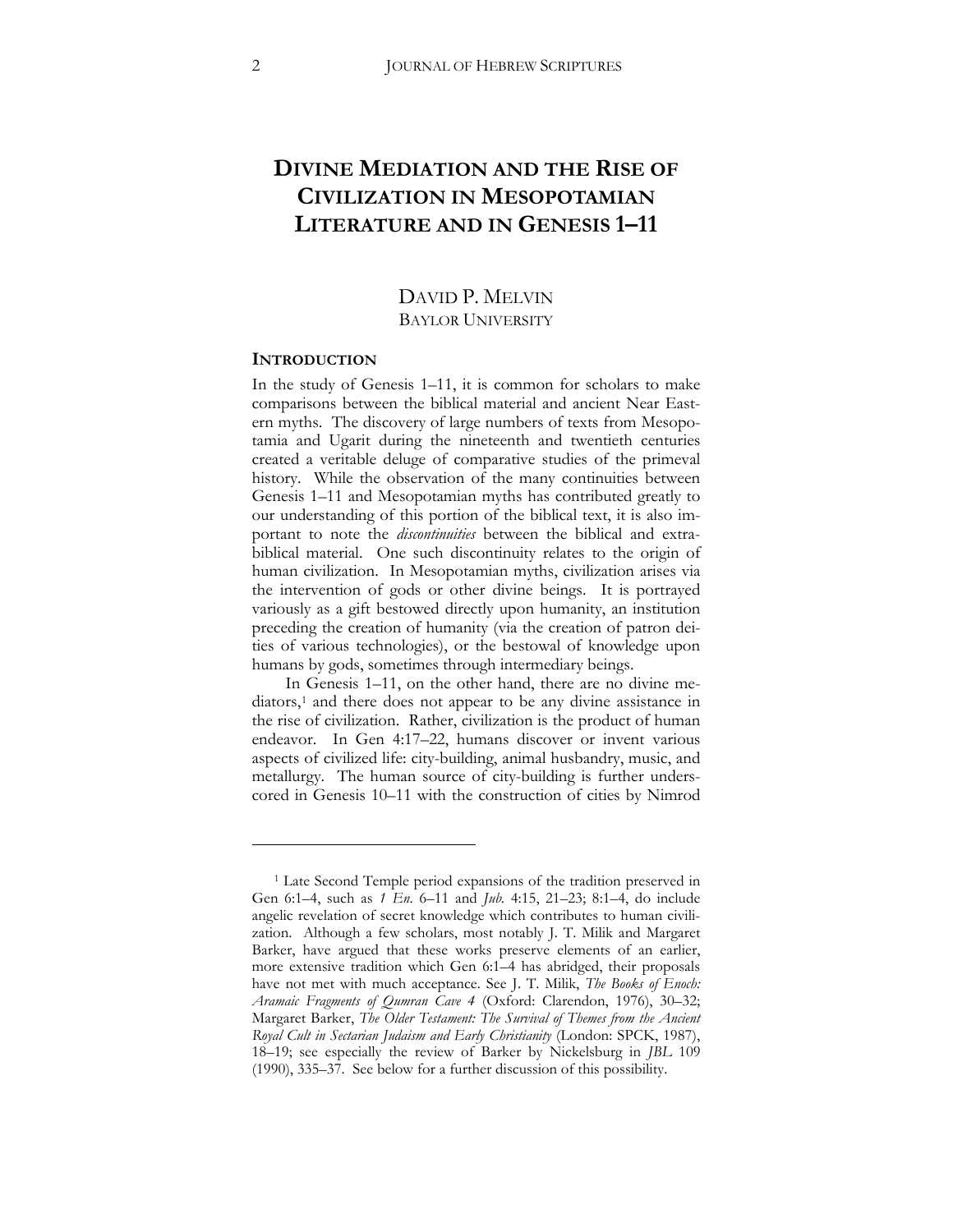(10:8–12) and the building of the city and tower of Babylon (11:1– 9).

I propose that the absence of divine mediation from Genesis 1–11 shifts the responsibility for civilization and the evils which accompany it onto humanity, particularly through the Eden narrative's portrayal of civilizing knowledge as illicitly acquired divine knowledge. In order to make this case, I will first examine the Mesopotamian literature to establish the mythological background which Genesis 1–11 rejects. Then, I will analyze the relevant biblical texts in order to demonstrate the absence of the instruction motif. Finally, I will argue that the Eden story in Genesis 3 is the key to understanding how and why the mythological motif of divine instruction was excluded from Genesis 1–11.

### **THE DIVINE SOURCE OF CIVILIZATION IN MESOPOTAMIAN MYTHS**

 $\ddot{\phantom{a}}$ 

The motif of the divine origin of civilization is common in the ancient Near East, especially in Mesopotamia,[2](#page-2-0) and it stands in stark contrast to the portrayal of the rise of civilization in Gen 1– 11. In a number of mythological texts, civilization is portrayed as a gift bestowed upon humanity by the gods, and human advancement is generally a positive development. Often the arts of civilization come to humanity through divine or semi-divine intermediaries, such as the *apkallu*s or heroes who are either semi-divine (e.g., Gilgamesh) or divinized humans (e.g., Lugalbanda, Utnapishtim).

According to the *apkallu* tradition, which comes to us from a wide array of sources ranging from the bi-lingual (Sumerian-Akkadian), "Etiological Myth of the Seven Sages" in the *Bit Mēseri* texts[3](#page-2-1) to the much later writings of Berossus (4th century BCE) and

<span id="page-2-0"></span><sup>2</sup> Although many of my observations with regard to the view of the rise of civilization presented in Mesopotamian mythology could also be made within the mythic traditions of other ancient cultures (e.g., Egypt, Greece, Canaan), Bernard Batto notes, "[f]or reasons not entirely clear to us the opening chapters of Genesis are typologically and content-wise more akin to the mythic traditions of Mesopotamia than of territorially closer Canaan—the reverse of the normal situation in the Hebrew Bible" (B. Batto, "Creation Theology in Genesis," R. J. Clifford and J. J. Collins [eds.], *Creation in the Biblical Traditions* [CBQMS, 24; Washington, D.C.: The Catholic Biblical Association of America, 1992], 16). For this reason, as well as the general consensus that the compilation of Genesis 1–11 occurred in the exilic or early post-exilic period, in large measure as a polemic against the Babylonian cosmological worldview in which the Jewish community found itself immersed, I have limited my comparisons of the biblical material to a number of Mesopotamian myths.

<span id="page-2-1"></span><sup>3</sup> Erica Reiner, "The Etiological Myth of the 'Seven Sages,'" *Or* 30 (1960), 4. See also Alan Lenzi, *Secrecy and the Gods: Secret Knowledge in An*cient Mesopotamia and Biblical Israel (SAAS, 19; Helsinki: The Neo-Assyrian Text Corpus Project, 2008), 106–20. A similar description of the *apkallu*s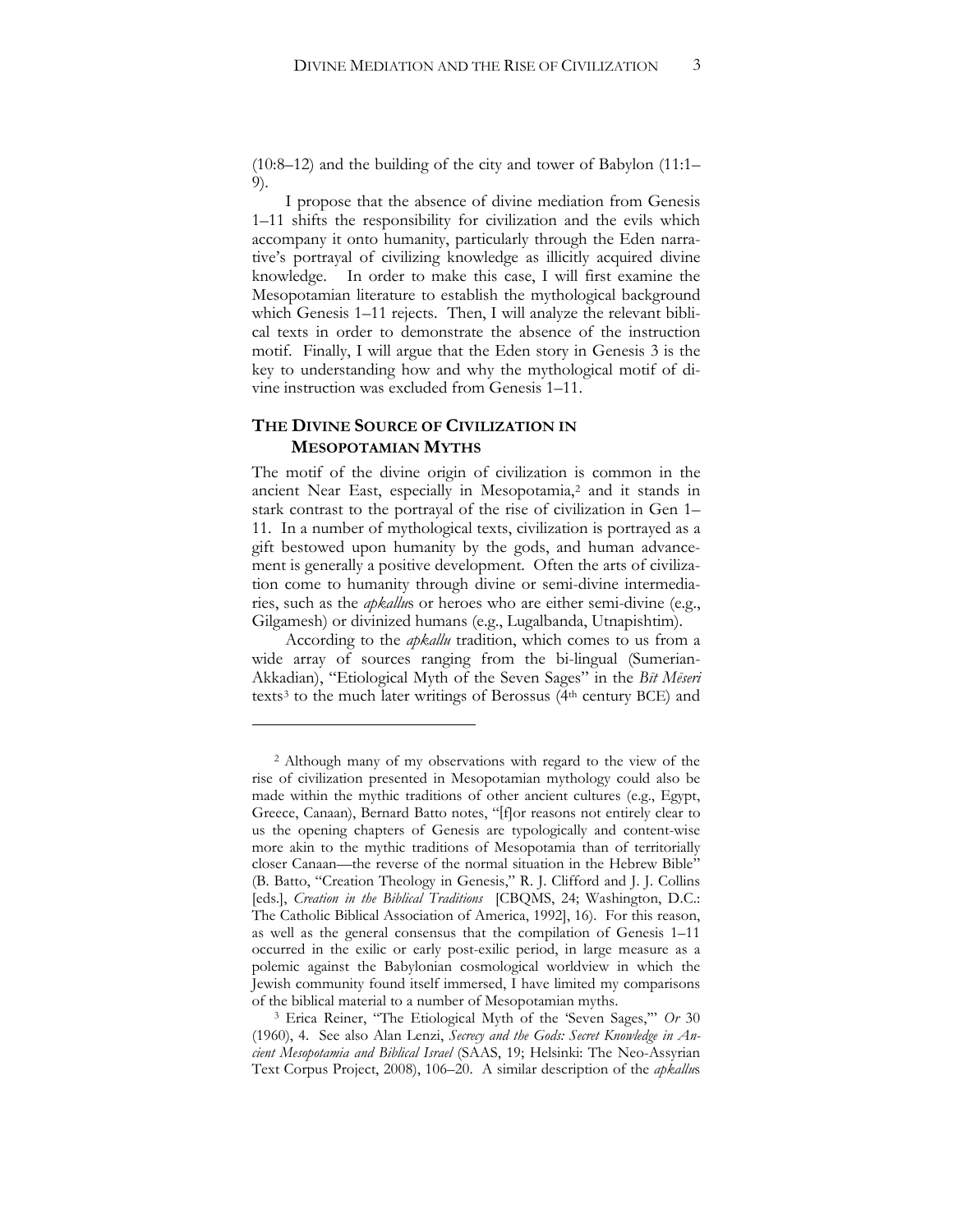the Uruk Sage List (c. 165 BCE),[4](#page-3-0) as well as the *Adapa* myth and the epic myth *Erra and Ishum*, semi-divine beings sent by Enki/Ea instructed antediluvian humans in the arts of civilization.[5](#page-3-1) The *apkallu*s were teachers of early humanity whom Ea had endowed with "broad understanding" (*uzna rapašta*).[6](#page-3-2) According to Berossus, they taught the people of Sumer "writing, science, and technology of all types, the foundation of cities, the building of temples, jurisprudence and geometry," as well as such necessities as agriculture.[7](#page-3-3) In lists, they usually appear paired with the king whom they purportedly advised as a sort of vizier.[8](#page-3-4)

Elements of civilization are also attributed to the semi-divine hero, Gilgamesh. The opening lines of the *Epic of Gilgamesh* celebrate his great wisdom:

He who saw the Deep, the country's foundation, [who] knew…, was wise in all matters! [Gilgamesh, who] saw the Deep, the country's foundation, [who] knew…, was wise in all matters! [He …] everywhere […] and [learnt] of everything the sum of wisdom. He saw what was secret, discovered what was hidden, he brought back a tale of before the Deluge.<sup>[9](#page-3-5)</sup>

The text goes on to describe Gilgamesh's achievements in building the edifices of the city of Uruk, especially its wall. Here the text highlights the great wisdom required for such construction by ascribing the foundations of the city wall to the wisdom of the "Seven Sages" (*apkallus*).<sup>[10](#page-3-6)</sup> Moreover, within the epic, the greatest achievements of Gilgamesh are the building of the wall of Uruk and the wisdom he obtained and passed on to subsequent generations.[11](#page-3-7) The source of this wisdom is his encounter with the divi-

-

<span id="page-3-0"></span>appears in the myth *Erra and Ishum* (*COS* 1.113:408).

<sup>&</sup>lt;sup>4</sup> See the detailed description of the *apkallus* in Jean Bottéro, *Mesopotamia: Writing, Reasoning, and the Gods* (trans. Zainab Bahrani and Marc Van De Mieroop; Chicago: University of Chicago Press, 1992), 246-49. For a discussion of the Uruk Sage List, see Lenzi, *Secrecy and the Gods*, 106–09.

<span id="page-3-1"></span><sup>&</sup>lt;sup>5</sup> See Helge S. Kvanvig, Roots of Apocalyptic: The Mesopotamian Background of the Enoch Figure and of the Son of Man (WMANT, 61; Neukirchen-Vluyn: Neukirchener Verlag), 295-318; Paul D. Hanson, "Rebellion in Heaven, Azazel, and Euhemeristic Heroes in 1 Enoch 6–11," *JBL* 96 (1977), 226– 29.

<sup>6</sup> See Reiner, "Etiological Myth," 1–11.

<sup>&</sup>lt;sup>7</sup> Bottéro, Mesopotamia, 247.

<span id="page-3-4"></span><span id="page-3-3"></span><span id="page-3-2"></span><sup>8</sup> For example, the Uruk Sage List (see Lenzi, *Secrecy and the Gods*, 106– 09).9 *The Epic of Gilgamesh*, SBV I.1–8 (Andrew George, *The Epic of Gilga-*

<span id="page-3-5"></span>*mesh: A New Translation* [London: Penguin, 2000], 1).

<sup>10</sup> *The Epic of Gilgamesh*, SBV I.18–21 (George, *The Epic of Gilgamesh*, 2). 11 Jeffrey H. Tigay, *The Evolution of the Gilgamesh Epic* (Phildelphia: Uni-

<span id="page-3-7"></span><span id="page-3-6"></span>versity of Pennsylvania Press, 1982), 142–49; 213.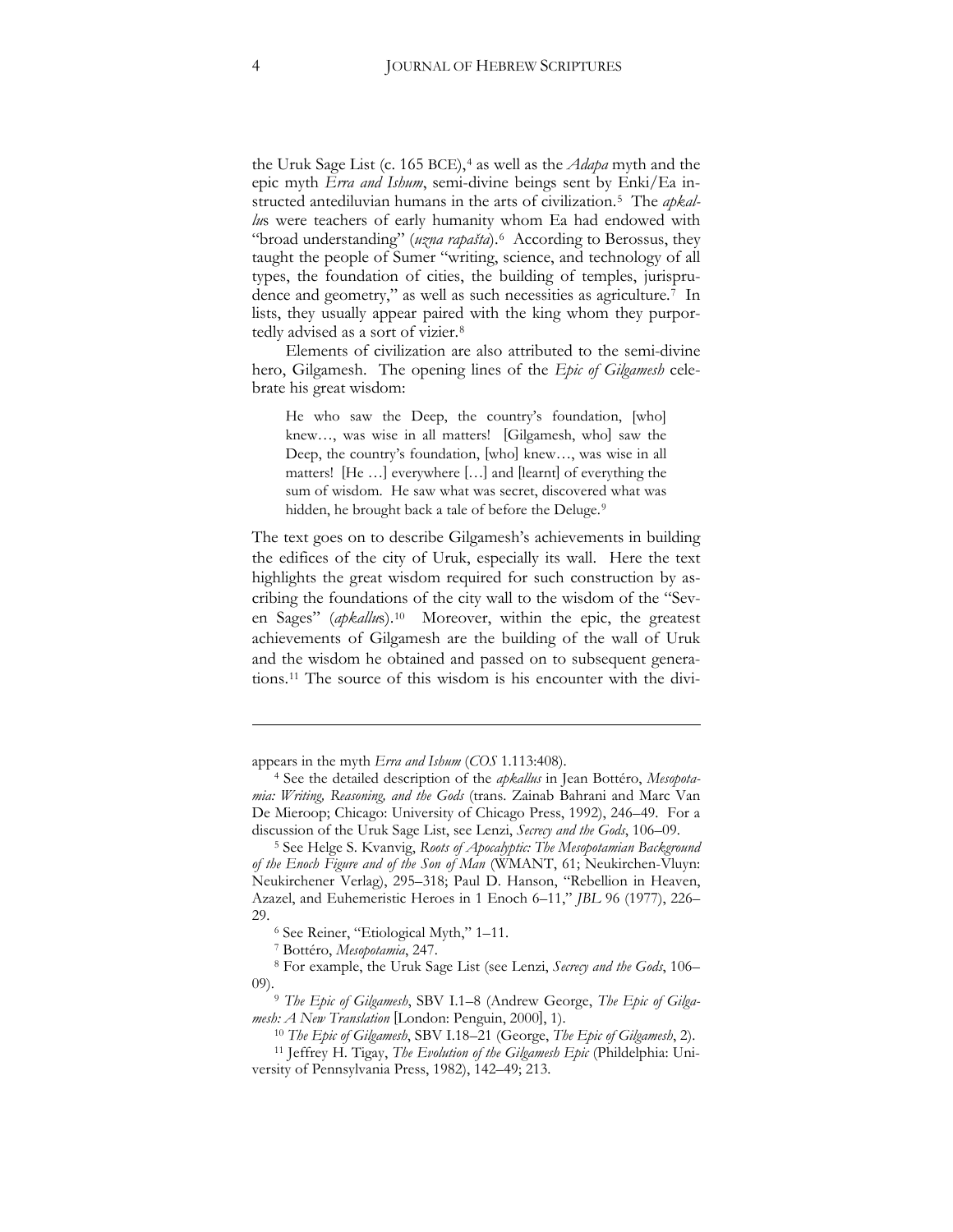nized Flood hero, as the Sumerian text *The Death of Bilgames* indicates:

…you reached Ziusudra in his abode! The rites of Sumer, forgotten there since distant days of old, the rituals and customs—it was you brought them down to the land. The rites of hand-washing and mouth-washing you put in good order, [after the] Deluge it was you made known all the tasks of the land  $[\ldots]$ .<sup>[12](#page-4-0)</sup>

Thus, Gilgamesh acts as a mediating figure between the divine source of the knowledge necessary for aspects of civilization and the people of Sumer. The source of his divine knowledge is the divinized Flood hero, who had in turn received his knowledge from Enki/Ea,[13](#page-4-1) as well as perhaps his divine mother, Ninsun.[14](#page-4-2)

In similar fashion, Enmerkar acts as a mediator of divine knowledge which benefits humanity by aiding in the rise of civilization. In the Sumerian myth *Enmerkar and the Lord of Aratta*, Enmerkar competes with the Lord of Aratta for supremacy in the region. They engage in a battle of wits in which the Lord of Aratta issues various seemingly impossible challenges for Enmerkar, and in each case, Enmerkar succeeds by receiving divine inspiration from a deity. Thus, for example, when the Lord of Aratta challenges Enmerkar to carry grain from Uruk to Aratta in a net, he receives the solution from the grain goddess, Nidaba, who "open[s] for him her 'Nidaba's holy house of understanding.'"[15](#page-4-3)

By his reception of divine knowledge, Enmerkar is able not only to meet the Lord of Aratta's challenges, he also invents several new technologies (e.g., writing) along the way. Because of the crucial role divine counsel plays in Enmerkar's cultural achievements, his accomplishments become, indirectly, the work of the gods in brining about human civilization.

<span id="page-4-0"></span><sup>12</sup> *The Death of Bilgames*, M 57–62 (George, *The Epic of Gilgamesh*, 198– 99).<br><sup>13</sup> See *Atrahasis* OBV I.364–67; III.11–35 (Benjamin R. Foster, *Before* 

<span id="page-4-1"></span>*the Muses: An Anthology of Akkadian Literature* [3rd ed.; Bethesda, MD: CDL Press, 2005], 329, 247–48).

<span id="page-4-2"></span><sup>14</sup> In *The Death of Bilgames*, Enki, following the recounting of Gilgamesh's great achievements and wisdom, states, "And now we look on Bilgames: despite his mother we cannot show him mercy!" (M 78–79 [George, *The Epic of Gilgamesh*, 199]). In the *Epic of Gilgamesh*, Ninsun counsels Gilgamesh by her divine wisdom following his dreams portending Enkidu's arrival, and, like the *apkallus*, Gilgamesh is said to have been granted "broad understanding" by the gods (SBV I.242–98 [George, *The Epic of Gilgamesh*, 9–11]).

<span id="page-4-3"></span><sup>15</sup> *Enmerkar and the Lord of Aratta*, lines 324–26 (Thorkild Jacobsen, *The Harps That Once…: Sumerian Poetry in Translation* [New Haven: Yale University Press, 1987], 301).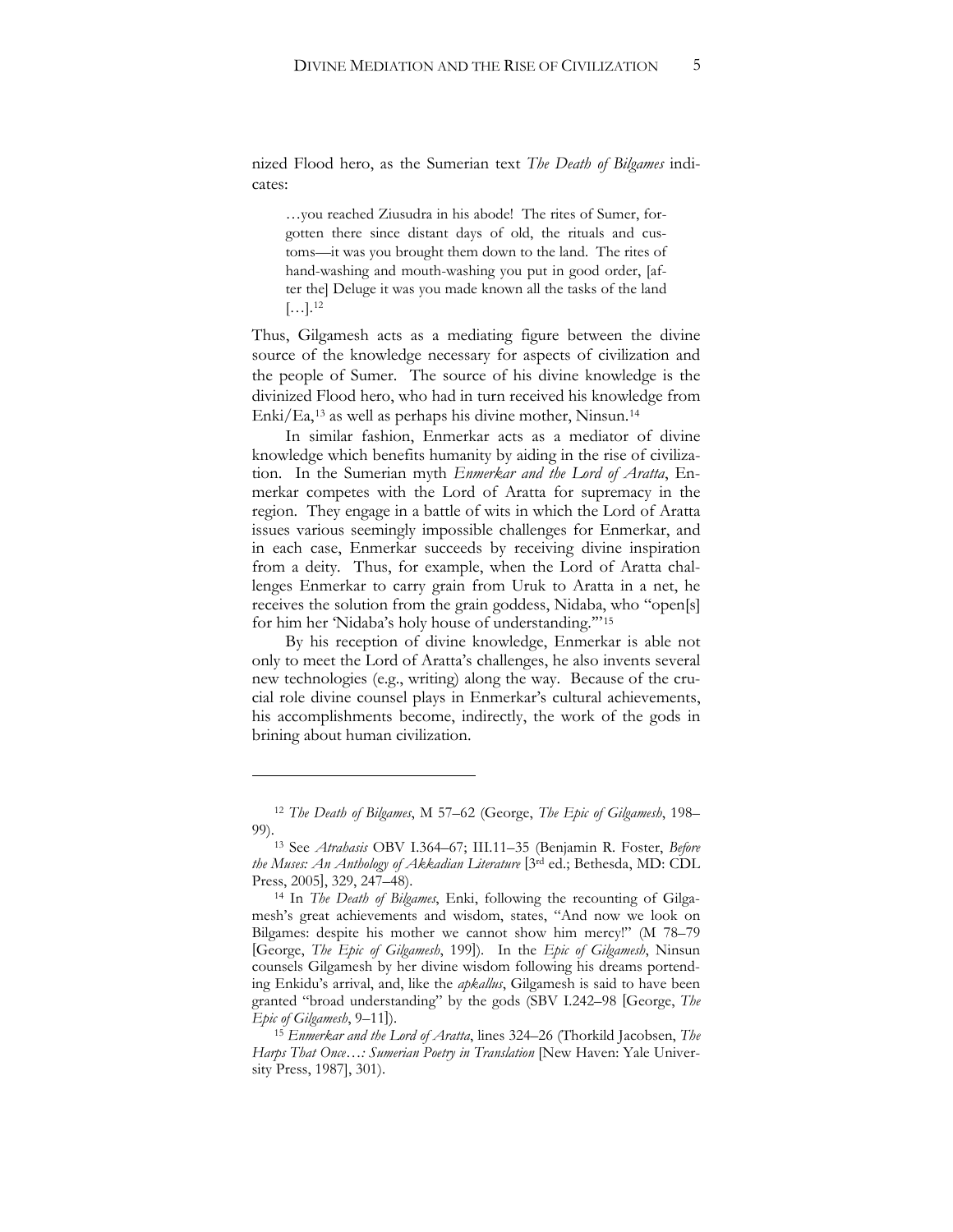At other times, the gods create civilization directly, either through the birth of the patron deities of aspects of civilization (e.g., agriculture)[16](#page-5-0) or by means of the *mes*.[17](#page-5-1) In *The Song of the Hoe*, Enlil invents the hoe, first, in order to prepare the ground for sprouting humans,[18](#page-5-2) and second, for humans to use in their work of temple-building.[19](#page-5-3) Similarly, in *Cattle and Grain* the arts of animal husbandry and agriculture are tied to their patron deities, Lahar and Ashnan.[20](#page-5-4) In another text, Enki decrees the fates of the cities of Sumer, blessing them and causing civilization to develop.[21](#page-5-5)

Batto notes that a number of texts present the earliest humans (i.e., humans prior to the divine bestowal of the gift of civilization) as animal-like. Thus, in *Cattle and Grain*, early humans walk about naked, eat grass like sheep, and drink water from ditches. Both *The Rulers of Lagash* and *The Eridu Genesis* present early humanity as similar to animals in that they slept on straw beds in pens because they did not know how to build houses and also lived at the mercy of the rains because they did not know how to dig canals for irrigation. Batto concludes that Mesopotamian literature depicts the advancement of early humans as their evolution from a low, animal-like state to a higher, "civilized" state by means of gifts from the gods.[22](#page-5-6)

A further illustration of the role of the gods in the rise of civilization in Sumer is the myth *Inanna and Enki*. In this text, Inanna steals the *me*s (in this case, corresponding to the arts of civilization) from Enki in Eridu and brings them to Uruk, thus transferring

 $\overline{a}$ 

<span id="page-5-0"></span><sup>16</sup> This phenomenon is especially prevalent in Sumerian creation accounts, which often emphasize the importance of agricultural technology by placing the creation of tools prior to and even necessary for the creation of humans (see, for example, "The Song of the Hoe" [*COS* 1.157]) and by presenting the development of agriculture as a theogony in which the patron deities of various agricultural technologies are born. See "Cattle and Grain" in Samuel N. Kramer, *Sumerian Mythology: A Study of Spiritual* and Literary Achievement in the Third Millennium B.C. (rev. ed.; New York:

<span id="page-5-1"></span>Harper & Brothers, 1961), 72–73.<br><sup>17</sup> See "Enki and Inanna" (*COS* 1.161). See also Kramer, *Sumerian My*thology: A Study of Spiritual and Literary Achievement in the Third Millennium *B.C.* (rev. ed.; New York: Harper & Brothers, 1961), 64–68; Bottéro, 238–39.

<span id="page-5-2"></span><sup>18</sup> In Mesopotamian Creation myths, the origin of humans is usually described in one of two ways. The first is that they are fashioned from clay, usually mixed with the blood of a slain god (cf. *Enuma Elish; Atrahasis*). The second is that they sprout up from the ground like plants, as is the case here.

<sup>19</sup> *COS* 1.157.

<sup>&</sup>lt;sup>20</sup> See Kramer, *Sumerian Mythology*, 72–73; Tigay, *Evolution*, 204–05.

<span id="page-5-6"></span><span id="page-5-5"></span><span id="page-5-4"></span><span id="page-5-3"></span><sup>&</sup>lt;sup>21</sup> See Kramer, *Sumerian Mythology*, 59–62. See also Bottéro, *Mesopotamia*, 236-37.

<sup>22</sup> Batto, "Creation Theology," 18–22.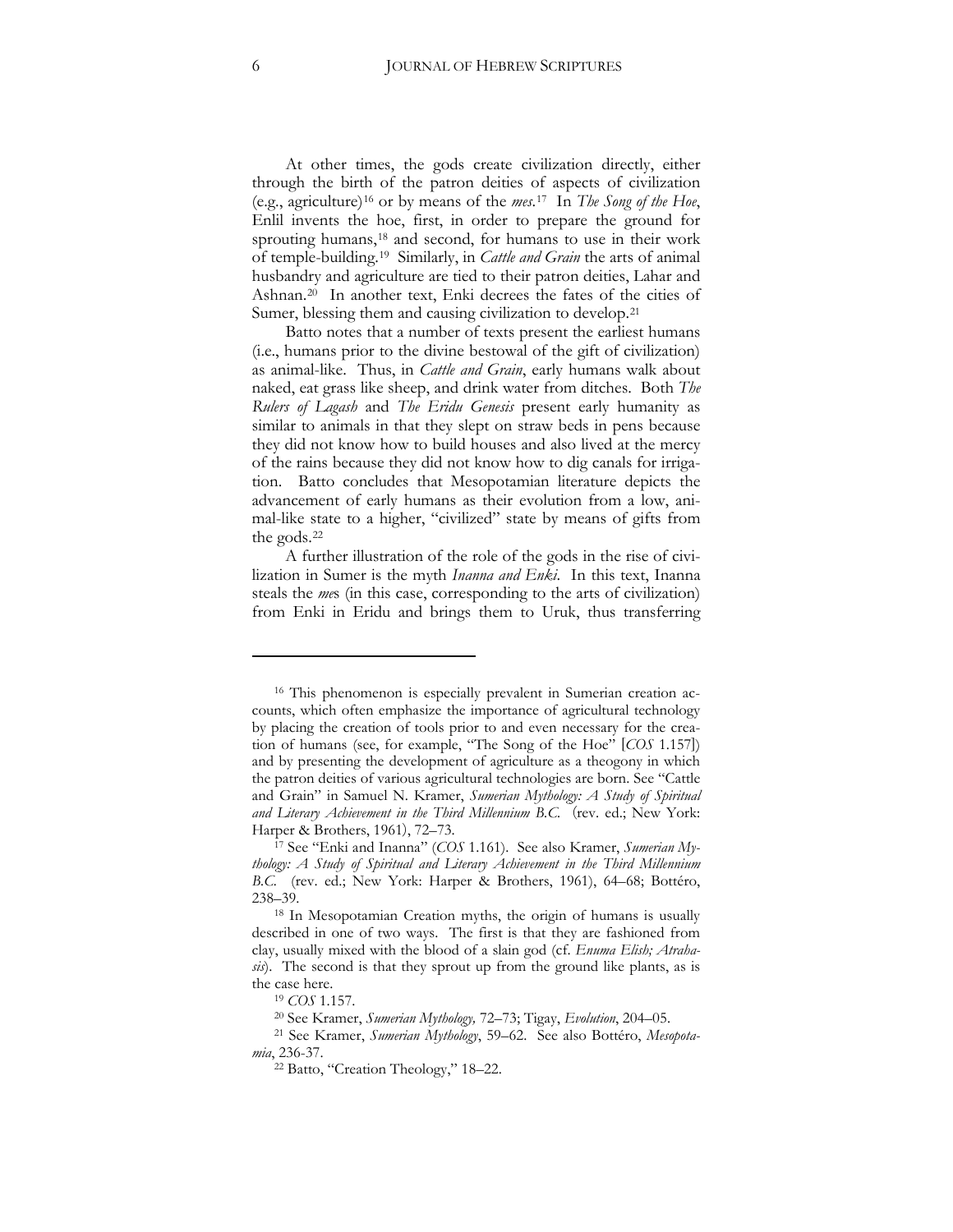civilization to Uruk.[23](#page-6-0) The text mentions 94 individual elements of civilization, including:

the craft of the carpenter, the craft of the copper-smith, the art of the scribe, the craft of the smith, the craft of the leatherworker, the craft of the fuller, the craft of the builder, the craft of the mat-weaver, understanding, knowledge, purifying washing rites, the house of the shepherd,…kindling of fire, extinguishing of fire….[24](#page-6-1)

Key in this myth is the fact that it is the divine *me*s, originally bestowed by Enki upon Eridu alone but subsequently transferred to Uruk by Inanna, which give rise to civilization.

What is nearly universal in the Mesopotamian literature, as far as the available texts indicate, is that the source of human civilization is divine, with humans acting primarily as recipients of divine knowledge. Because of its divine origin and the clear benefits which it provides for humans—at least for those favored humans on whom the gods bestow it—civilization is portrayed in an overwhelmingly positive manner in these texts.

#### **THE HUMAN SOURCE OF CIVILIZATION IN GENESIS 1–11**

The portrayal of the rise of civilization in Genesis 1–11, on the other hand, is generally negative[25](#page-6-2) and is devoid of any hint of divine assistance or bestowal of the arts of civilization. A key text in this regard is Gen 4:20–22, in which the descendants of Cain found the guilds of nomadic shepherding, music, and metallurgy. The statements are brief, merely indicating that Jabal was the founder of nomadic shepherding, Jubal was the founder of the art of music,

 $\overline{a}$ 

While I would contend that Westermann's reading still does not fully recognize the significance of the negative portrayal of civilization in Gen 4:20–22 (and the rest of Genesis 1–11), his observation of the difference in the human-divine element in progress is significant. As the text now stands, there is no divine aid in the development of the arts of civilization in Gen 4:20–22.

<span id="page-6-0"></span><sup>&</sup>lt;sup>23</sup> *COS* 1.161. See also Kramer, *Sumerian Mythology*, 64–68; Bottéro, *Mesopotamia*, 238-39.

<sup>24</sup> *COS* 1.161:523

<span id="page-6-2"></span><span id="page-6-1"></span><sup>25</sup> But see Claus Westermann, who contends that the Hebrew Bible in general, and Genesis 1–11 in particular, has a more *positive* view of human achievements than the bulk of the ancient Near Eastern myths (*Genesis 1–* 11: A Commentary, [trans. John J. Scullion; Minneapolis: Augsburg, 1984], 60–61). But by this Westermann primarily means that the "progress" in Genesis 1–11 (and Gen 4:20–22 in particular) is *human* progress, whereas the source of civilization in the myths of the ancient Near East is usually divine. Therefore, while the biblical writers have portrayed the origin of civilization as tainted by sin, and indeed, they do not place much emphasis on "progress" at all, the achievements which they do describe are truly *human* achievements.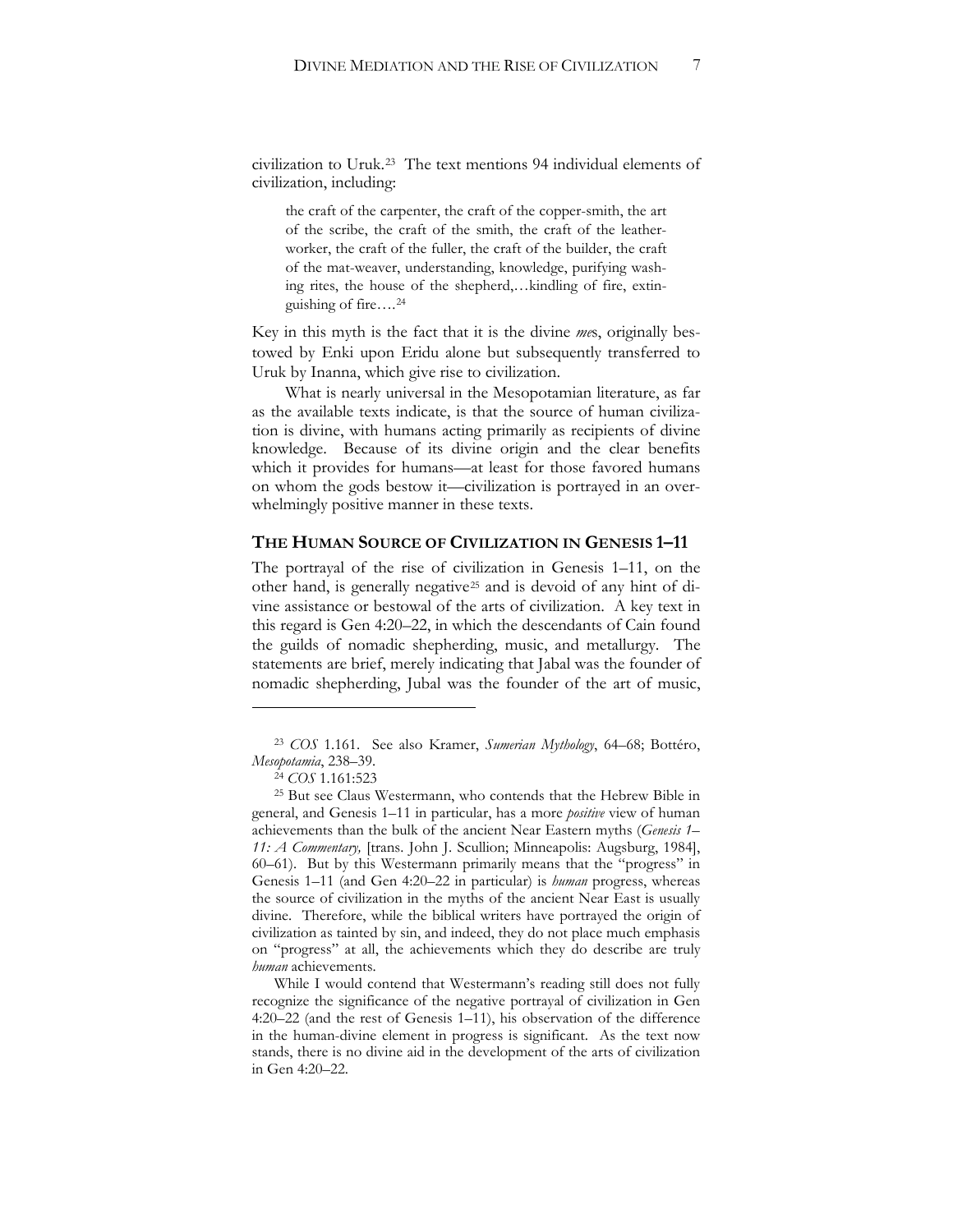and Tubal-cain was the first to work with metals. If one considers the entirety of Genesis 4, one may also add to the list of new developments animal husbandry (v. 2), agriculture (v 2), city-building and urbanism (v 17), and polygamy (v 19). $26$  Gunkel, following Wellhausen, reads the account as brief fragments of what were originally much fuller mythological narratives and suggests that they may originally have referred to deities,<sup>27</sup> but even if this reading is correct for the original myths, the text in its present form has been largely de-mythologized, and the individuals and their accomplishments are completely human.

Further indication of the human origin of civilization in Genesis 1–11 appears in the motif of city-building and urbanism. Interestingly, Mesopotamian myths attribute the origin of the earliest cities to the work of gods (e.g., Marduk's construction of Babylon) or semi-divine heroes (e.g., Gilgamesh's building of the walls of Uruk), while Gen 4:17 attributes the first city to Cain, who names it after his first son, Enoch, with no indication of divine assistance.[28](#page-7-2) Similarly, the building of several key cities in Meso-

<span id="page-7-0"></span><sup>26</sup> See John Skinner, *A Critical and Exegetical Commentary on Genesis* (2nd ed.; ICC; Edinburgh: T & T Clark, 1930), 115.

<span id="page-7-1"></span><sup>&</sup>lt;sup>27</sup> Hermann Gunkel, *Genesis* (trans. Mark E. Biddle; Macon: Mercer University Press, 1997), 50. Wellhausen argues that the genealogies in Genesis 4 and Genesis 5 refer to the same individuals and were originally identical. See Wellhausen, *Prolegomena to the History of Israel*, (New York: Meridian, 1957), 308–09; see also E. A. Speiser, *Genesis* (AB 1; Garden City: Doubleday, 1964), 35–36. If this is the case, then it is important to note that Cain's genealogy has been distinguished from Seth's by the insertion of episodes which give the entire list a negative overtone (e.g., Cain's fratricide, Lamech's murders). See Skinner, *Genesis*, 115. Since the statements concerning the arts of civilization appear only in the Cainite genealogy, it is likely that their inclusion is for the sake of bringing upon them "guilt by association" with the dark line of Cain. Seth's genealogy, by contrast, includes a number of statements which give a more positive impression to the whole list (e.g., humans calling on the name of Yahweh, Enoch walking with God). However, Gordan J. Wenham makes a case against seeing the two genealogies as originally identical. See Gordon J. Wenham, *Genesis 1–15* (WBC, 1; Waco: Word, 1987), 110.

<span id="page-7-2"></span><sup>28</sup> Westermann notes that the reading of the Hebrew text seems to indicate that it was actually Enoch who built the city, rather than Cain, until one reaches the phrase בעם בנו "according to the name of his son," which he suggests may originally have read simply "בשמו "according to his name" (*Genesis 1–11*, 327). He further argues that it would be unusual for Cain to have been both the founder of agriculture and the first citybuilder. Such accounts of the development of civilization typically do so by a succession of births in which each generation makes but one new contribution. But this is not always the case, as the *Phoenician History* shows by attributing to Chousor (Kothar) the arts of magic, divination, prophecy, sailing, and fishing (see Albert I. Baumgarten, *The Phoenician History of Philo of Byblos: A Commentary*. [Leiden: Brill, 1981], 143).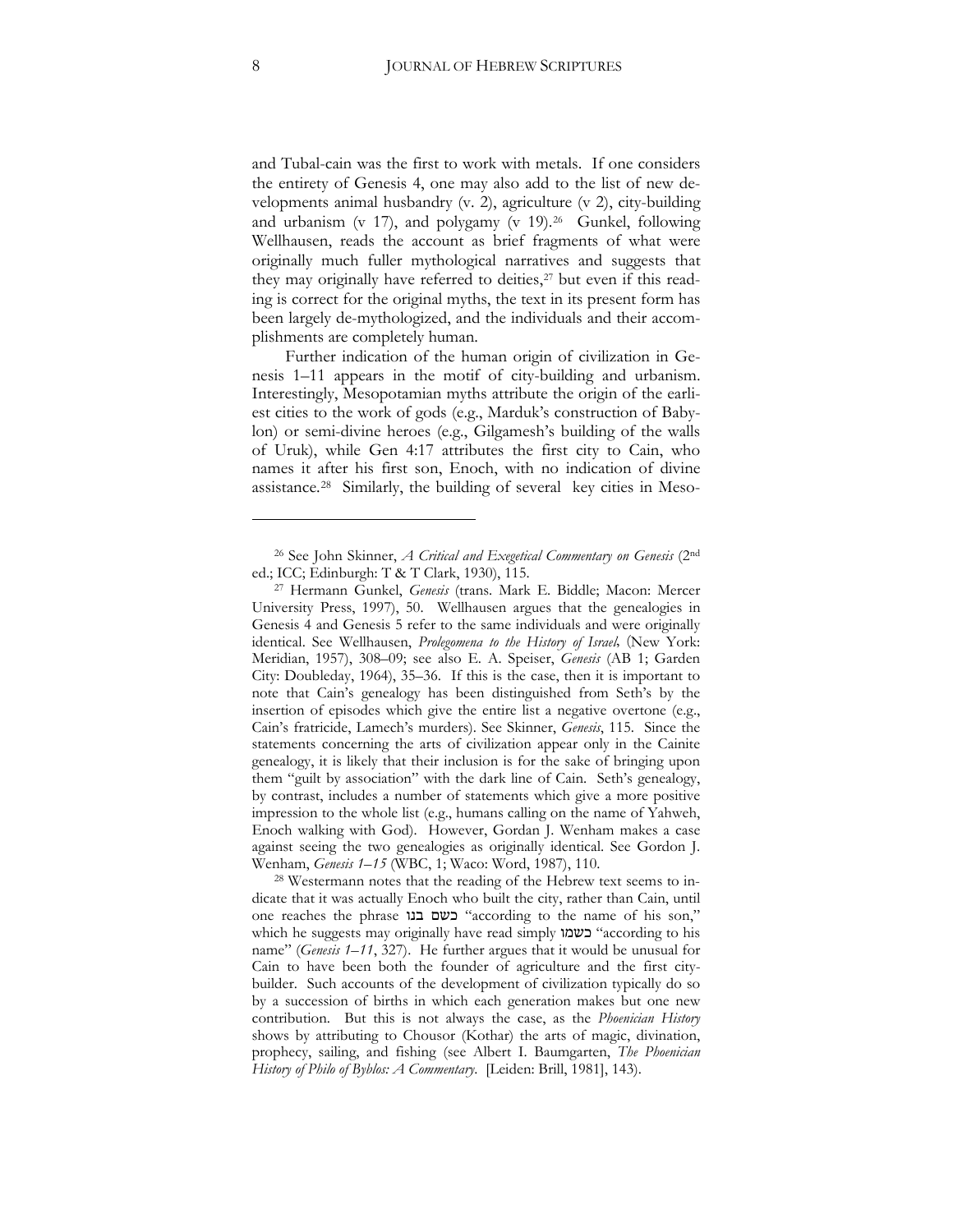potamia, as well as the formation of the world's first empire, is attributed to Nimrod in Gen 10:8–12.

The story of the Tower of Babel in Gen 11:1–9 provides further evidence for the human origin of civilization in the form of city-building. As Theodore Hiebert notes, the story of the Tower of Babel in Gen 11:1–9 is not chiefly concerned with the construction of a tower, but rather with the founding of the city of Babylon.[29](#page-8-0) The biblical text portrays the entire enterprise as an expression of human *hubris* in the face of the divine command to "fill the earth" (Gen 1:28; 9:1; cf. Gen 11:4), and their efforts are met with direct divine opposition. Here postdiluvian humanity resolves to: 1) build a city and a tower "with its top in the heavens", and 2) make for themselves a "name", so that they will not be scattered upon the face of the earth (Gen 11:4). Traditional interpretation has viewed this as an act of prideful defiance of Yahweh, although a number of post-colonial interpreters see the story of Babel as an attack on imperial domination.[30](#page-8-1) Similarly, Walter Brueggemann reads the story as a "polemic against the growth of urban culture as an expression of pride," specifically, pride before Yahweh.[31](#page-8-2)

Needless to say, the biblical story of Babel does not depict the city of Babylon as a product of divine action, but rather the story appears to be a polemic against the tradition of the divine origin of Babylon represented in the myth *Enuma Elish*. In Gen 11:1–9, there is no divine assistance in the founding of the city, nor does Yahweh (or any other deity) bless or inhabit it, but rather Yahweh's intervention to stop the construction by confusing the languages of humanity indicates direct divine opposition to the endeavor.

Westermann's observations that civilization in Genesis 1–11 is depicted positively insofar as it is 1) actual *human* progress, without divine assistance as in the Mesopotamian myths, and 2) the working out of the divine blessing of Gen 1:28– 30 (and later 9:1–7)

1

Wenham finds it odd that an individual condemned to wander as a nomad would be the founder of city-life, and he suggests that Enoch built the city and named it after *his* son, Irad. Thus, the name of the first city would have been "Irad", which is very close to "Eridu", the oldest city and the first cultural center of the world, where Enki/Ea dwelled (*Genesis 1–15*, 111).

<span id="page-8-0"></span><sup>29</sup> "The Tower of Babel and the Origin of the World's Cultures," *JBL* 126 (2007), 34–35.

<span id="page-8-1"></span><sup>30</sup> See, for example, Christoph Uehlinger, *Weltreich und "eine Rede": Eine neue Deutung der sogenannten Turmbauerzählung (Gen 11, 1–9)* (Göttingen: Vandenhoeck & Ruprecht, 1990), 514–58. By way of contrast, Hiebert contends that the account is not about pride and punishment at all, but rather seeks to provide an explanation of the origin of the various cultures of the world ("The Tower of Babel," 31).

<span id="page-8-2"></span><sup>&</sup>lt;sup>31</sup> Walter Brueggemann, *Genesis* (Interpretation; Atlanta: John Knox, 1982), 98.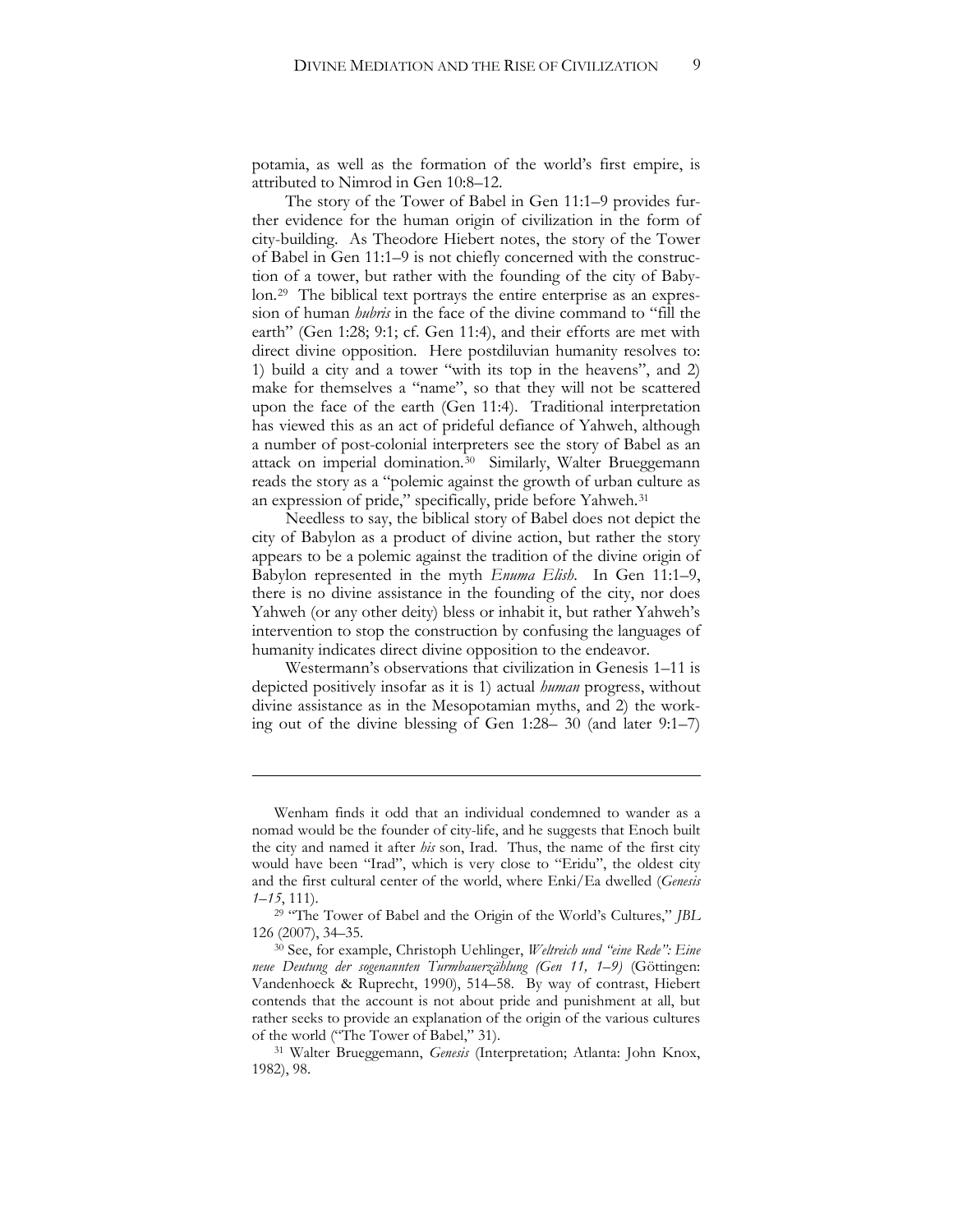notwithstanding,[32](#page-9-0) it is clear that Genesis 1–11 has greatly muted the positive depiction of civilization found in Mesopotamian litera-

<span id="page-9-0"></span><sup>32</sup> Westermann, *Genesis 1–11*, 60–61. Similar to Westermann's is the evaluation of Batto, who reads the Yahwistic account of primeval history as, "the story of a continuously improved creation, which reached its culmination in the final definition of humankind at the conclusion of the flood in Genesis 8." Batto reads the J portions of Genesis 1–11 in tandem in the *Atrahasis* myth as portraits of the attempt of a naïve and inexperienced (and at times bumbling) creator deity to properly define the status and role of humanity. Most of Genesis 2–9 consists of humanity's attempt to attain divinity by breaking free of the loosely and inconsistently established boundaries established by Yahweh. At the same time, Yahweh must contend with humanity in order to force them to accept their divinely appointed role as creatures of the soil, only achieving success in Gen 9:20, when Noah accepts his lot as a "man of the soil" (i.e., a farmer). Batto compares this reading of Genesis 2–9 with Enlil's creation of humans for the purpose of serving the gods (e.g., working the ground, digging canals, feeding the gods) in *Atrahasis*. In both *Atrahasis* and Genesis, "humankind's refusal to accept its servant role, grasping at divinity instead" culminates in the flood and finally the concrete definition of humanity as mortal. It is only with the later Priestly redaction of Genesis 1– 11 in the exilic/post-exilic period that Genesis 2–11 becomes the story of "the fall" of humanity from its originally perfect created state in paradise (Batto, "Creation Theology," 26–38).

Batto's readings of both Genesis 1–11 and *Atrahasis* are faulty. Although Batto is correct to point out that the original setting of the creation of humanity in Genesis 2 is a dry, barren wasteland, rather than paradise, it does not follow from this fact that all of the Yahwistic Primeval History is a story of the continued improvement of creation. Batto makes no attempt to account for how the expulsion of humans from the garden (which has by this time truly become paradise) and the cursing of the soil is an "improvement." Neither is there as much similarity between the motives for the deity's sending of the flood in Genesis 6–9 and *Atrahasis* as Batto maintains. As Robert Di Vito points out, the argument that the boundary between the divine and the human and humanity's repeated attempts to achieve divinity are the chief concerns of Genesis 2–11 has been greatly overstated. The primary sin of the first human couple was that they disobeyed God, and the reason for the flood was the wickedness (especially "violence" [חמס]) of humanity—not "the violation of ontologically defined boundaries" ("The Demarcation of Divine and Human Realms in Genesis 2–11," Richard J. Clifford and John J. Collins [eds.], *Creation in the Biblical Traditions* [CBQMS, 24; Washington, D.C.: The Catholic Biblical Association of America, 1992], 50). While Di Vito goes too far in his denial of the motif of human/divine boundaries in Genesis 1–11—transgression of the boundary between the human and the divine does seem to be an issue in Genesis 3 and in Gen 6:1–4 (see David L. Peterson, "Genesis 6:1–4, Yahweh and the Organization of the Cosmos," *JSOT* 13 [1979], 47–64)—Batto's attempt to see humanity's refusal to accept its role as creatures of the soil and servants of the divine reads far too much into the text, while ignoring much of what is there. Likewise, Batto's contention that humanity's refusal to accept its role as servants of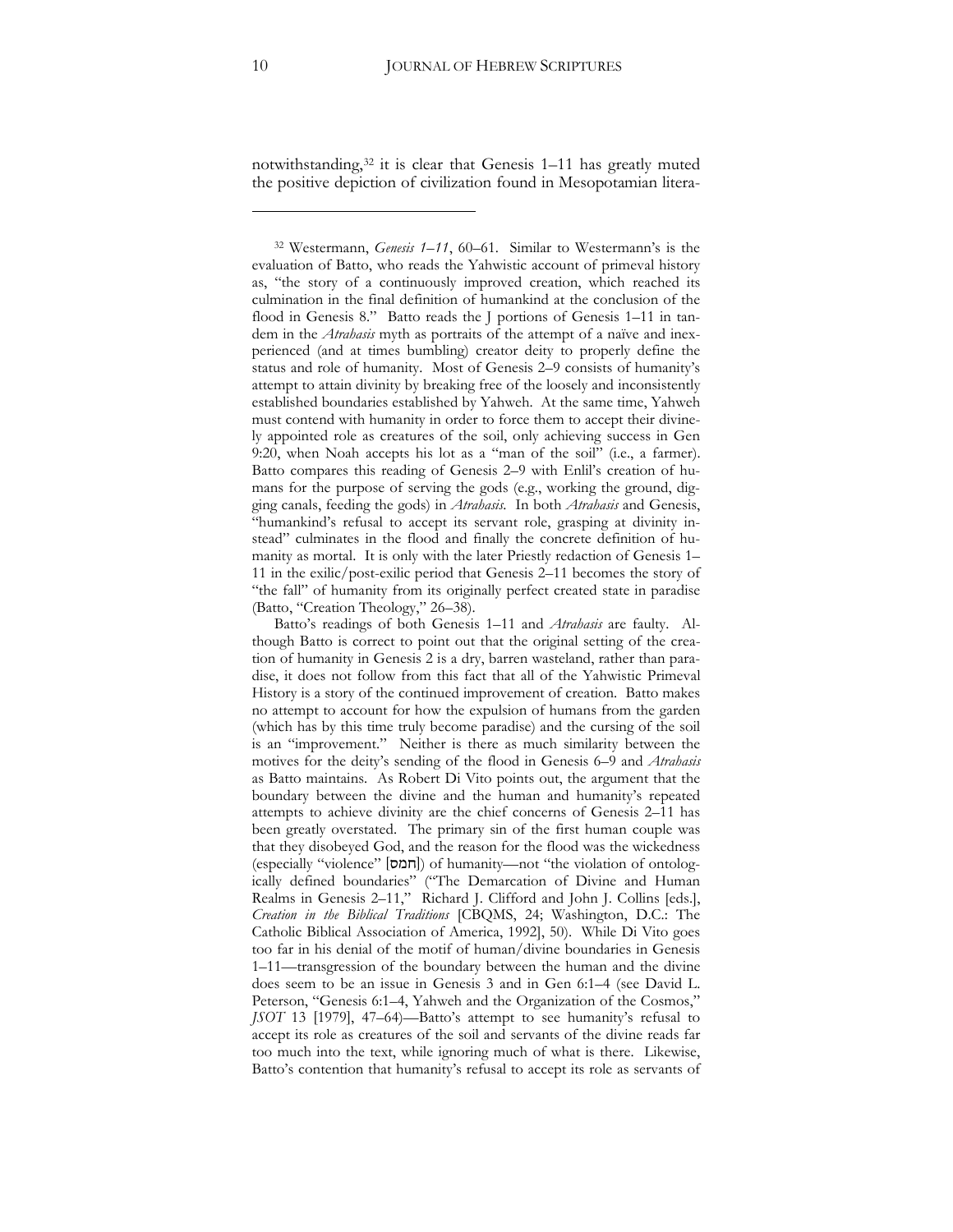ture. In the Mesopotamian traditions, civilization arises via divine intervention, either directly in the form of a gift bestowed upon humanity, or indirectly through semi-divine mediators. Moreover, in these mythic texts human progress moves along an upward trajectory, from the earliest stages, in which humans are animal-like and incapable of harnessing the elements of nature for their benefit, to civilized life, in which they enjoy the blessings of divine gifts and a more "god-like" status.[33](#page-10-0)

In contrast, the developments in human civilization according to Genesis 1–11 occur without any level of divine assistance, and indeed, in some cases (e.g., the construction of Babel and its tower) meet with divine opposition. Moreover, the overall tone of Genesis 3–11 is that of an increasing descent of humanity into sin, and the origins of various aspects of civilization, while not necessarily *inherently* sinful, receive a negative coloring by virtue of the fact that they are placed within the downward spiral of the human race.

Finally, mention must be made of the enigmatic account preserved in Gen 6:1–4. These four brief verses recount the mating of  $\alpha$ ובנות האדם) with human women (בנות האדם) and the birth of children who are reckoned as mighty warriors of antiquity (הגברים אשר מעולם). While Gen 6:1–4 says nothing of the rise of human civilization, later expansions of this tradition in *1 En.* 6–11 and  $\mu b$ . 4:15, 21–23; 8:1–4 do include the revelation of some of the arts of civilization by the Heavenly Watchers ( $=$  בני אלהים). Much of this material finds parallels in Mesopotamian traditions, raising the possibility that Gen 6:1–4, or perhaps the myth which lies behind the text in its present form, included the divine instruction motif.[34](#page-10-1) Considering that Gen 6:1–4, along with Gen 4:17–22, is

<u>.</u>

<span id="page-10-0"></span>to whom the *gods* decide to grant immortality after the flood.<br><sup>33</sup> Batto notes the transformation of Enkidu from his earlier wild, animal-like status as an analog to the civilization of humans. Enkidu's reception of wisdom results in both the loss of his relationship with the animals and Shamhat's observation that "you have become like a god" ("Creation Theology, 20–21).

the gods led to the flood in *Atrahasis* is puzzling. Although it is true that the Igigi gods protest against their subjection to labor prior to the creation of humans, there is no hint of such refusal on the part of humanity in the text, and the reason for the flood is not the attempt of humans to obtain divinity, but rather their noisiness (see *Atrahasis*, I.352–59). There is also no indication that humans sought to obtain divinity, not even Atrahasis,

<span id="page-10-1"></span><sup>34</sup> See especially Kvanvig's comparison of Gen 6:1–4 and *1 En.* 6–11 to the *apkallū* tradition, *Atrahasis*, and the *Adapa* myth (*Roots of Apocalyptic*, 270–342, esp. 313–18). Paul D. Hanson also sees evidence of the appropriation of ancient Near Eastern traditions concerning euhemeristic culture heroes, such as Gilgamesh, in *1 En.* 6–11 ("Rebellion in Heaven, Azazel, and Euhemeristic Heroes in 1 Enoch 6–11," *JBL* 96 [1977], 226– 33; see also David P. Melvin, "The Gilgamesh Traditions and the Pre-History of Genesis 6:1–4," *PRSt* [forthcoming]). A number of scholars have noted that Gen 6:1–4 appears to be an abridgment of a fuller myth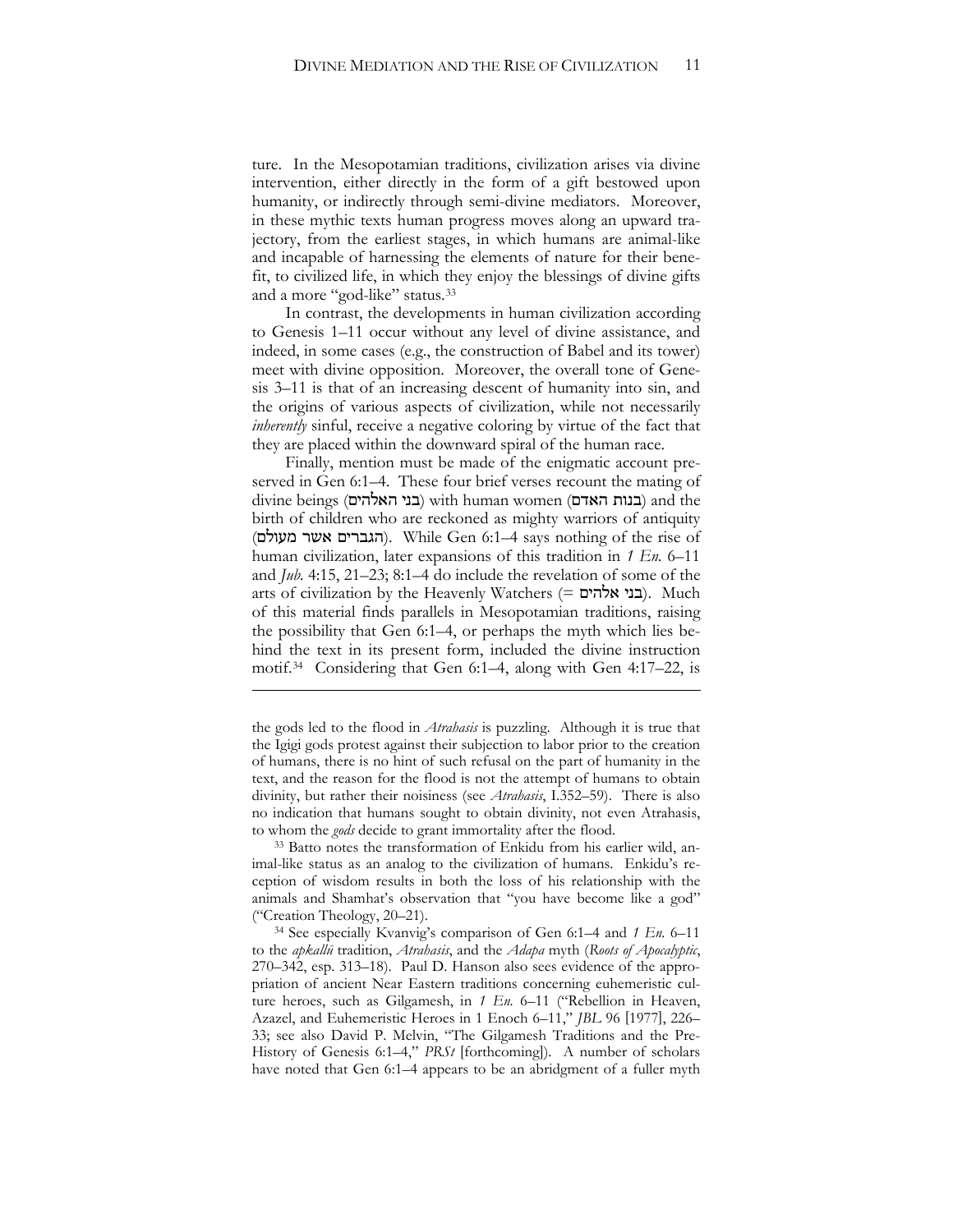the place where one would most expect to find evidence of divine mediation of civilization, the absence of such mediation is all the more striking. If the author of Gen 6:1–4 drew upon an early (Mesopotamian?) myth which included something akin to the instruction motif which appears in *1 En.* 6–11, yet did not include this element, there must have been a reason for this omission.[35](#page-11-0) While one must remain open to the possibility that Gen 6:1–4 alludes to a larger tradition which included divine instruction, the absence of this motif from the final form of Gen 6:1–4, especially in light of its (re)appearance in *1 En.* 6–11, actually underscores the total shift away from divine mediation of culture in Genesis 1–11.

#### **THE EDEN STORY AND THE DEMYTHOLOGIZATION OF THE RISE OF CIVILIZATION**

I would now like to propose that the conspicuous absence of divine mediation of civilization from Genesis 1–11, in light of its prominence in Mesopotamian literature, may be explained with reference to the tradition of the origin of evil found in Genesis 3. Here the reception of forbidden knowledge by the first human couple leads not only to their becoming "god-like" but also to their fall into a corrupt, sinful state and expulsion from paradise. Genesis 4–11 then portrays the long-term consequences of the at least partially-successful attempt by Adam and Eve to obtain divinity by procuring this knowledge. Included among these consequences are not only obvious examples of sin (murder, violence, etc.) but also the rise of civilization. The implication is that civilization too is an outgrowth of the forbidden knowledge obtained by Adam and Eve in Genesis 3.

The dialogue between the woman and the serpent, her eating of the fruit, and her giving of the fruit to her husband turn upon two primary points. First, the fruit of the tree is associated with knowledge of some sort. Second, the serpent responds to the woman's statement that Yahweh has forbidden them to eat from

**.** 

<sup>(</sup>e.g., Wellhausen, *Prolegomena*, 317; Gunkel, *Genesis*, 59). Yet even here, caution is due, as David L. Petersen points out that there is nothing incomprehensible about the text as it stands and that "these verses do contain a complete plot," ("Genesis 6:1–4, Yahweh and the Organization of the Cosmos," *JSOT* 13 [1979], 47–64; citation from p. 48).

<span id="page-11-0"></span><sup>35</sup> Ronald Hendel notes that "The Yahwist retained the story in his composition, yet declined to present it in a full narrative form," ("Of Demigods and the Deluge: Toward an Interpretation of Genesis 6:1–4," *JBL* 106 [1987], 14). It is, of course, possible that Gen 6:1–4, perhaps as part of a larger "Yahwist" composition, did originally include the instruction motif, and that the seeming awkwardness and incompleteness of the present text to many scholars is the result of its removal during later editing or transmission. Yet without textual evidence, it is impossible to conclusively arrive at a reconstruction of a fuller original text.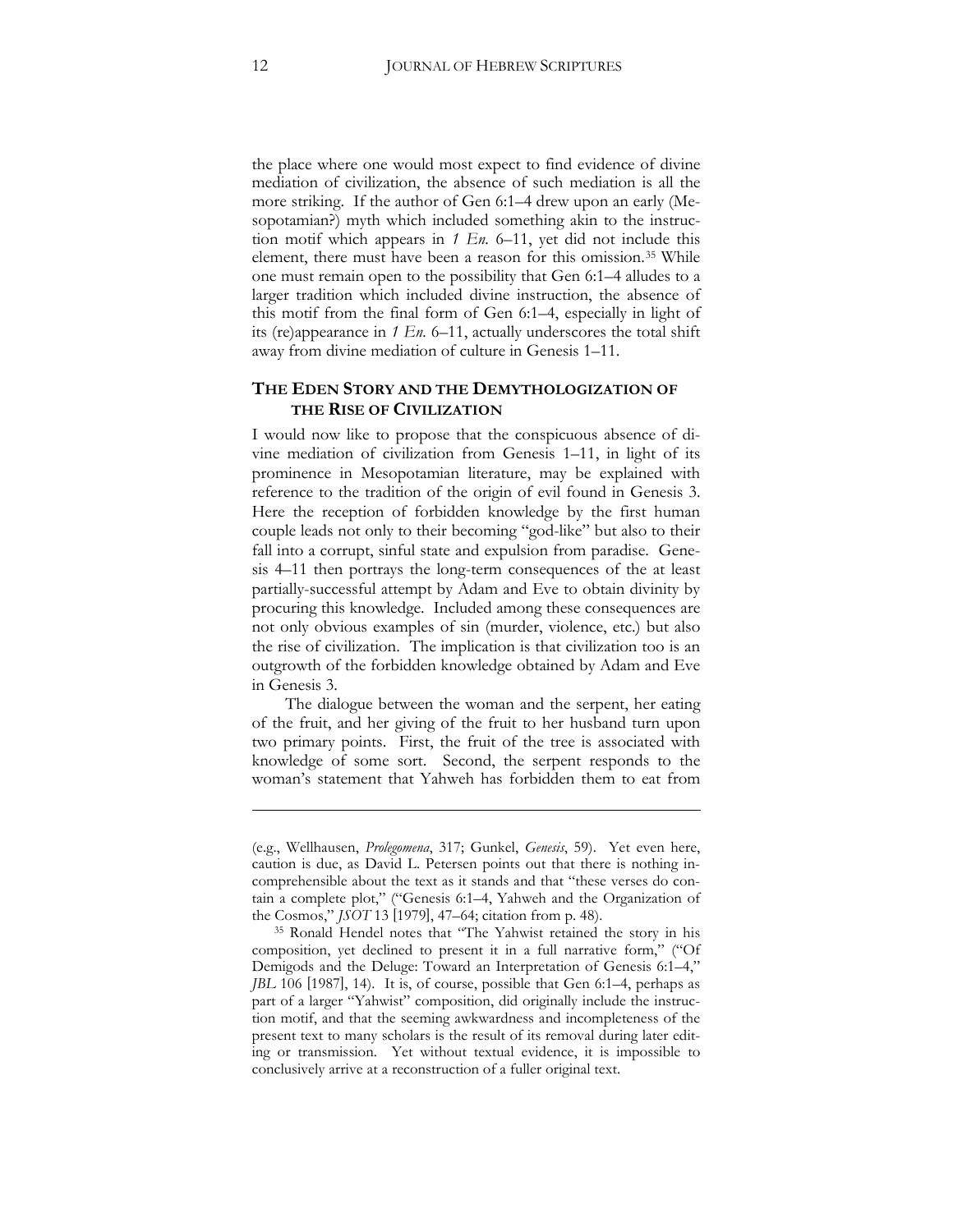the tree in the center of the garden by saying that if she eats of the fruit of this tree, she will become like a god, which the woman presumably desires since she decides to eat the fruit. Thus, there is an implicit connection between knowledge and divinity in Genesis 3.

A number of possible understandings of the "knowledge" (השכיל) which results from eating the fruit present themselves.<sup>[36](#page-12-0)</sup> Gunkel understands the "knowledge" to be primarily, though not exclusively, sexual awareness. Thus, before eating the fruit, the primeval couple is not aware of their nakedness, suggesting that they likewise did not engage in sexual intercourse prior to this moment, and may possibly have been unaware of the difference between their sexes[.37](#page-12-1) The significance of such a motif in the Paradise episode would suggest that humanity's attainment of this "knowledge" forms a necessary step in their becoming fully human (cf. the "humanizing" of Enkidu in the *Epic of Gilgamesh*).[38](#page-12-2) 

While the awareness of nudity, making of clothing, and sexual activity which follow the eating of the fruit do support this interpretation, a number of other elements weigh against it. The objects טוב and זור Gen 3:5 make little sense in relation to sexual awareness, even if one understands them (correctly) not as moral terms but as referring to that which is helpful or harmful for humanity. There is nothing else which suggests that human reproduction is inherently negative in Genesis 1–11, and indeed, it is explicitly commanded in Gen 1:28 and 9:1, 7.[39](#page-12-3)

Wellhausen understands "good and evil" as a comprehensive term indicating that it is knowledge without bounds. Thus, "knowledge of good and evil" refers to knowledge in general, and the secret knowledge of the workings of nature, the possession of which leads to the development of civilization, in particular.<sup>[40](#page-12-4)</sup> "Knowledge" in Gen 3:1–7 would correspond roughly to the "instruction" in the arts of civilization in the Mesopotamian *apkal-*

<span id="page-12-0"></span><sup>36</sup> For a survey of the various interpretations, see Westermann, *Genesis 1–11*, 242–45.

<span id="page-12-1"></span><sup>&</sup>lt;sup>37</sup> Gunkel, *Genesis*, 14-15. So also Speiser, *Genesis*, 26-27; Jarich Oosten, "The Origins of Society in the Creation Myths of Genesis: An Anthropological Perspective," *Nederlands theologisch tijdschrift* 52 (1998), 116–17.

<sup>38</sup> *The Epic of Gilgamesh*, SBV I.197–202 (George, *The Epic of Gilgamesh*,

<span id="page-12-3"></span><span id="page-12-2"></span><sup>8). 39</sup> While Gen 1 and 9:1–17 are both P texts, Genesis 2–3 belongs to JE according to the classical Documentary hypothesis, and thus it is possible that they had different views on sexuality and reproduction, the positive view of human fruitfulness in the final form of Genesis 1–11 rules out Gunkel's interpretation for the present form of the Paradise episode in its literary context. 40 *Prolegomena*, 302. A number of scholars have followed Wellhausen's

<span id="page-12-4"></span>interpretation, with minor variations (e.g., Westermann, *Genesis 1–11*, 241- 48; Wenham, *Genesis 1–15*, 63–64).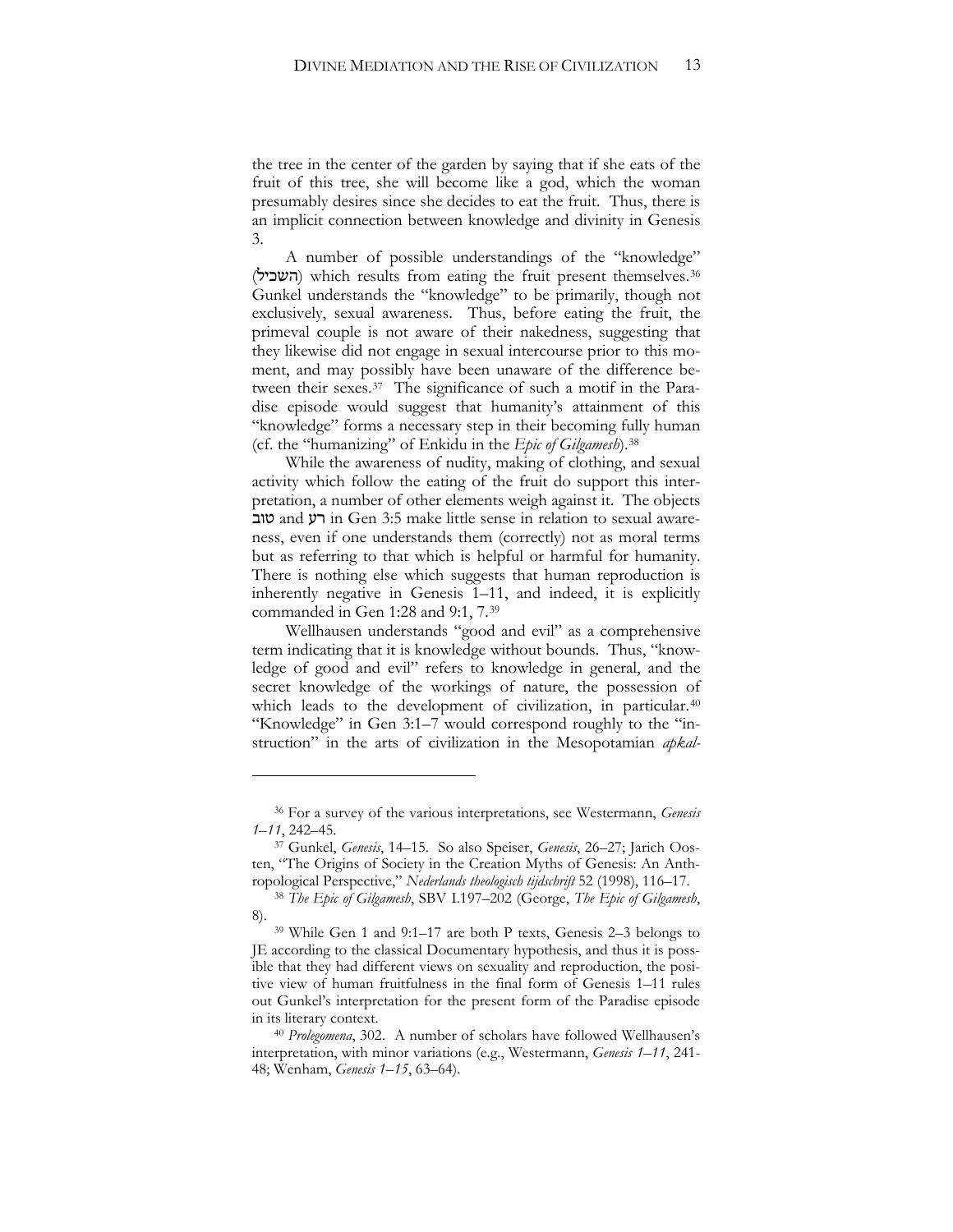*lu*/culture hero traditions. Wellhausen also notes that progression in civilization correlates with regression in the fear of God in Gen 1–11, especially in the JE material, giving the entire primeval history a "distinctive gloomy colouring."[41](#page-13-0) 

Wellhausen's view is appealing, but not without significant difficulties. As Gunkel notes, Gen 3:1–7 says nothing explicit about civilization.<sup>[42](#page-13-1)</sup> Reading **3: טוב ורע** as a merismus is probably correct,<sup>[43](#page-13-2)</sup> but to go beyond understanding this "knowledge" as knowledge in general and connect it with "secret knowledge" of the arts of civilization in such a direct fashion reaches beyond the evidence of the text. Skinner attempts to synthesize the interpretations of Wellhausen and Gunkel by viewing primal humanity as existing in a state of "childlike innocence and purity," so that the acquisition of "knowledge" corresponds to a maturing and loss of innocence, which would include both sexual awareness and civilizing knowledge.[44](#page-13-3)

What is key for understanding "knowledge" in Gen 3:1–7 is that it is explicitly connected with divinity, which leads to the second point regarding this passage. The result of obtaining the knowledge contained in the fruit is that one becomes "like a god." Thus, the "knowledge" is "divine knowledge", i.e., the knowledge that is naturally possessed only by gods. This "divine knowledge" would certainly include sexual awareness and the arts of civilization, but it ultimately transcends both. Thus, Wellhausen is correct in understanding "good and evil" as a comprehensive term. He is also correct in connecting it with civilization, although it would be more accurate to say that civilization arises as a *result* of possessing divine knowledge, rather than being the essence of divine knowledge itself.

Knowledge was often associated with divinity in the ancient Near East. I have already noted semi-divine transmitters of divine knowledge in Mesopotamia, the *apkallu*s. The name of the Flood hero Atrahasis means "the most wise," and he is the privileged human recipient of secret knowledge of the decisions of the divine council by revelation from Ea.[45](#page-13-4) Moreover, the life-saving knowledge he receives ultimately leads to his being granted divinity and immortality after the Flood.[46](#page-13-5) Similarly, when considering whether

 $\overline{a}$ 

<sup>41</sup> *Prolegomena*, 302–03, 310.

<sup>42</sup> *Genesis*, 14–15.

<sup>43</sup> See the use of יוב and y in Gen 31:24, 29 and Isa 45:7.

<span id="page-13-3"></span><span id="page-13-2"></span><span id="page-13-1"></span><span id="page-13-0"></span><sup>44</sup> Skinner, *Genesis*, 96–97. One should note that Gunkel does not maintain that Gen 3:1–7 refers only to sexual awareness, but rather that sexual awareness is the explicit example given in the text of the *kind* of knowledge which results from eating the fruit. 45 See Brian E. Colless, "Divine Education," *Numen* 17 (1970), 124.

<span id="page-13-5"></span><span id="page-13-4"></span><sup>46</sup> See the version of the *Atrahasis* epic from Ugarit, which reads "I am Atrahasis, I was living in the temple of Ea, my lord, and I knew everything. I knew the counsel of the great gods, I knew of their oath, though they would not reveal it to me. He repeated their words to the wall, 'Wall,